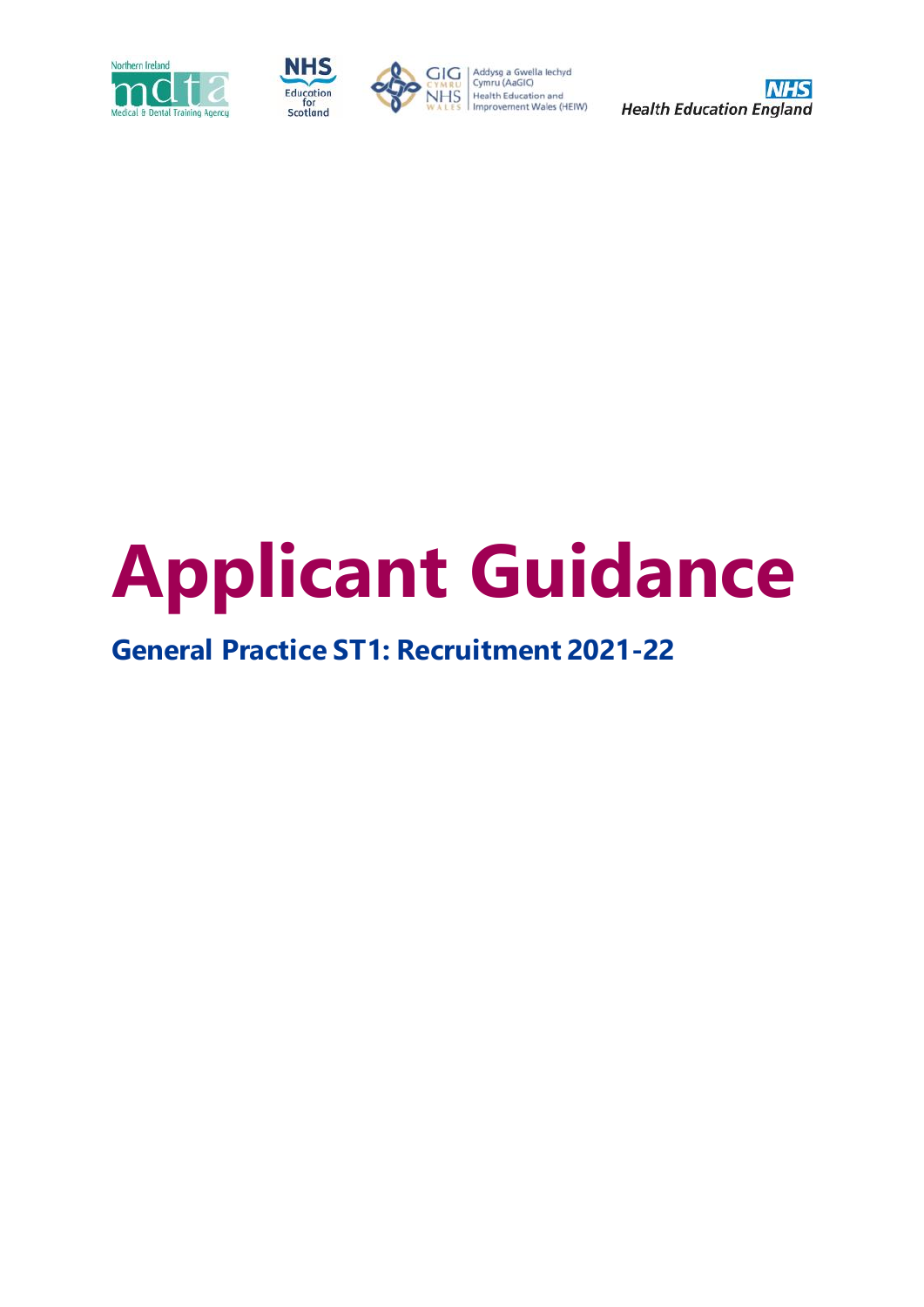# **Contents**

| 1.1                                                                                             |     |
|-------------------------------------------------------------------------------------------------|-----|
|                                                                                                 |     |
|                                                                                                 |     |
|                                                                                                 |     |
|                                                                                                 |     |
|                                                                                                 |     |
|                                                                                                 |     |
|                                                                                                 |     |
|                                                                                                 |     |
| 8. Application process for International Medical Graduates (IMGs) without Right of              |     |
|                                                                                                 |     |
|                                                                                                 |     |
|                                                                                                 |     |
|                                                                                                 |     |
|                                                                                                 | . 8 |
|                                                                                                 |     |
|                                                                                                 |     |
|                                                                                                 |     |
|                                                                                                 |     |
| 13.2. Certificate of Eligibility for GP Registration: Combined Programme Route (CEGPR (CP))  12 |     |
|                                                                                                 |     |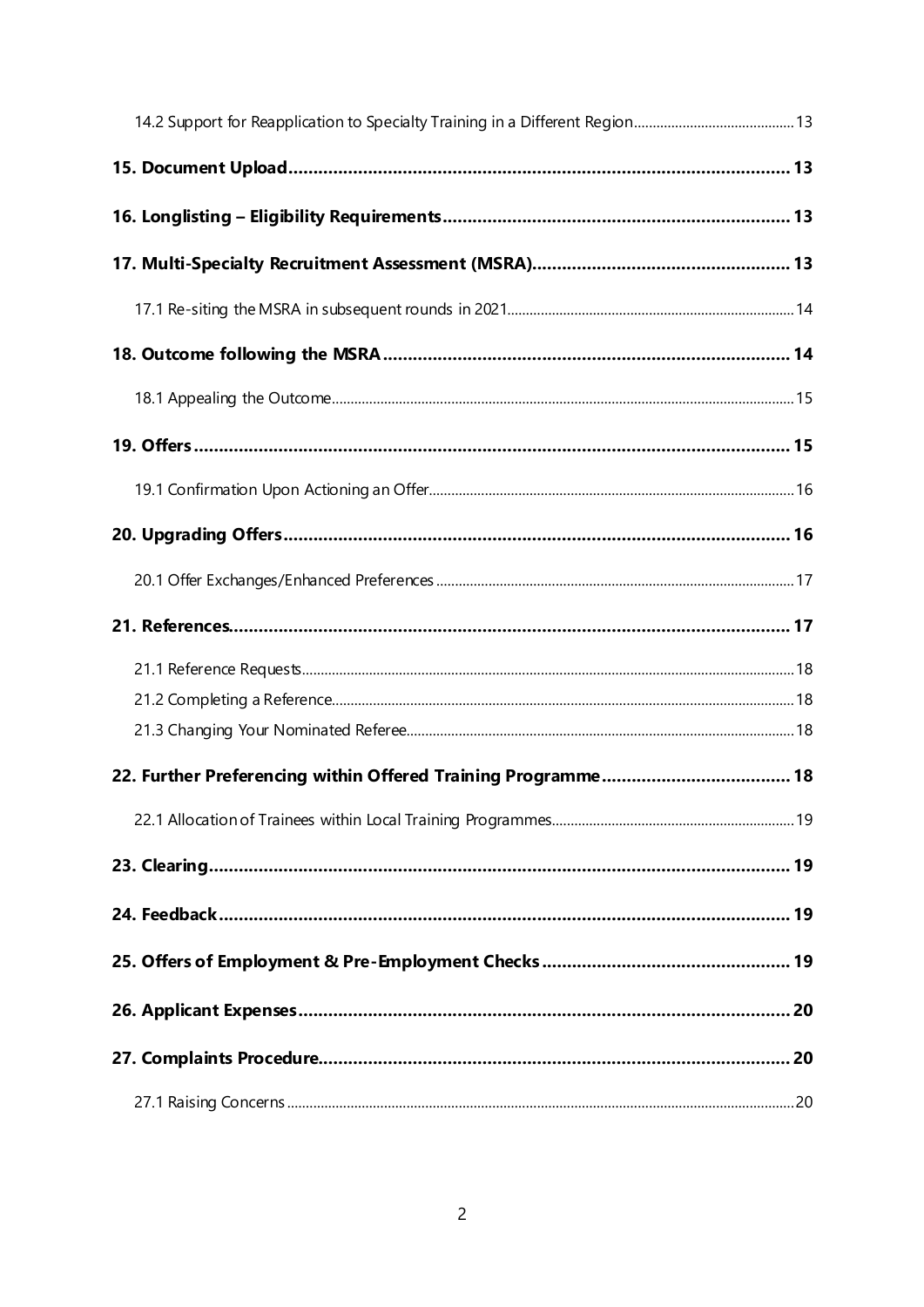## <span id="page-3-0"></span>**1. Introduction**

The purpose of this guidance is to outline requirements to allow successful completion of recruitment to GP training during the extraordinary circumstances of the ongoing COVID-19 pandemic. The requirements stated in this guidance will be only apply in 2021 in acknowledgement of the global pandemic and will not set a precedent for future delivery of GP recruitment.

The General Practice National Recruitment Office (GPNRO) co-ordinates the nationally agreed and quality assured process for recruitment to **General Practice (GP) Specialty Training (ST1) Programmes**.

Academic Clinical Fellowships (ACF) and Global Health Fellowships (GHF) routes are also available in GP training however these are independent from the national process and are recruited to locally by individual HEE Local Offices and Deaneries (henceforth referred to as region or regions). Therefore, this guidance deals only with the ST1 Programme.

All submitted applications for GP Specialty Training will be assessed using a standard, national and consistent staged process outlined below. The competency based selection process allows applicants to demonstrate their abilities and suitability for GP training applications are assessed by the demonstration of competences as outlined in the General [Practice ST1 Person Specification \(2021\).](https://specialtytraining.hee.nhs.uk/Recruitment/Person-specifications)

Applicants are reminded that entry to GP Specialty Training is highly competitive. Information about competition ratios in previous rounds and the number of available vacancies in each region are available on the [GPNRO website.](https://gprecruitment.hee.nhs.uk/)

Applicants will make a single application for *all* available GP ST1 training posts in participating regions.

Before you commence your on-line application form you should familiarise yourself with the GP assessment and selection process and the essential entry requirements. You should also refer to both th[e Oriel Applicant User Guide](https://new.oriel.nhs.uk/Web/PermaLink/ResourceBank/B0FE40DC) (for general guidance on how to navigate Oriel and technical help with the on-line application form) and the 2021 Medical Specialty [Recruitment Applicant Handbook](https://specialtytraining.hee.nhs.uk/portals/1/Content/Resource%20Bank/Recruitment%20Documents/Medical%20Specialty%20Recruitment%20Applicant%20Handbook%202021%20v1.0%20(1).pdf) (for general information about the administration of national recruitment processes).

#### <span id="page-3-1"></span>**1.1 Assessment & Selection Process in 2021**

The assessment and selection process will involve the Multi-Specialty Recruitment Assessment (MSRA) which is a computer-based assessment delivered in physical test centres. A subsequent face-to-face or virtual assessment at a Selection Centre **will not** occur in 2021.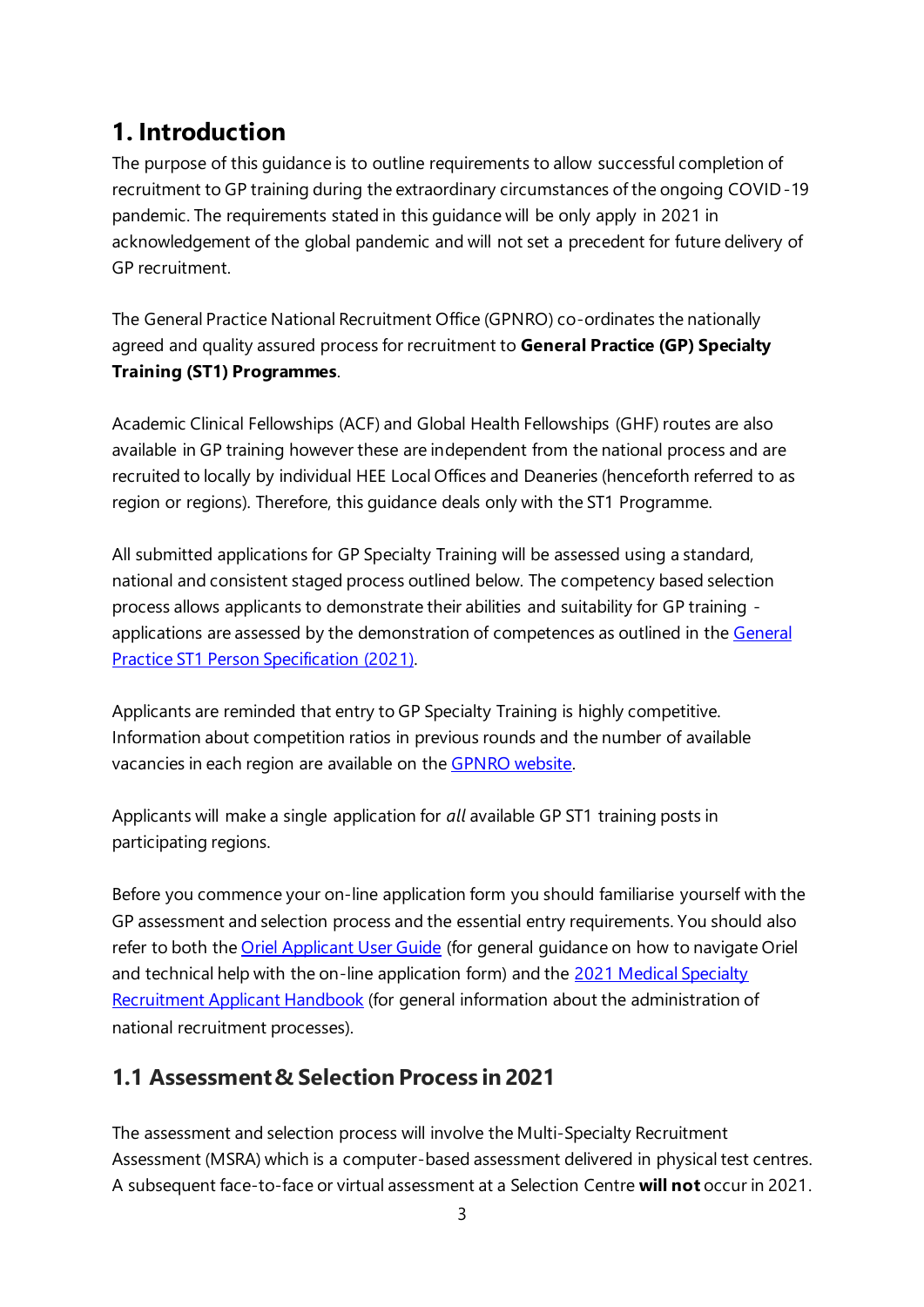In the event of significant disruptions to testing during the scheduled window due to the COVID-19 pandemic, the MSRA will be delivered remotely to applicants.

Successful applicants will be considered for appointment across the whole of the UK, based on their performance in the MSRA. This method is known as Single Transferable Score (STS) as applicants are not restricted to being considered for appointment in a single specific region. The STS system is designed to maximise opportunities for successful appointment.

## <span id="page-4-0"></span>**2. Submitting an Application**

All applications must be made electronically via the new **[Oriel recruitment portal](https://new.oriel.nhs.uk/web/)** by the specified deadline. **Late applications will NOT be considered**. The dates and deadlines relating to 2021/22 recruitment activity are available on the [GPNRO website.](https://gprecruitment.hee.nhs.uk/Recruitment)

The GP application form will only ask for factual information about you and your employment history. Once your application has been submitted you are unable to make any changes, apart from to update your own contact and referee details so please ensure that you do not submit unless it is complete. All sections of the application form must be completed fully according to written guidelines; **incomplete applications will not be considered**.

**Important:** Please be aware that Oriel does not support internet browsers that have reached the end of their product support lifecycle.

## <span id="page-4-1"></span>**3. Communications Regarding an Application**

Communication regarding your GP application will be via direct messaging through Oriel. An email will also be sent by Oriel as a secondary form of communication however, as emails are external to Oriel, delivery cannot be guaranteed and therefore this method of communication should not be relied upon. Therefore, please ensure you check your Oriel account regularly for messages throughout the entirety of the recruitment process.

You should also make sure that you are using an email account that you can access at any time and will not be blocked by your employer's IT security system. If you are uncertain about this, you should check with your IT department at work.

To ensure messages from the GPNRO are not filtered by your email provider's junk / spam filters, you are strongly advised to add *gpnro@hee.nhs.uk* and [noreply@oriel.nhs.uk](mailto:noreply@oriel.nhs.uk) to your email whitelist.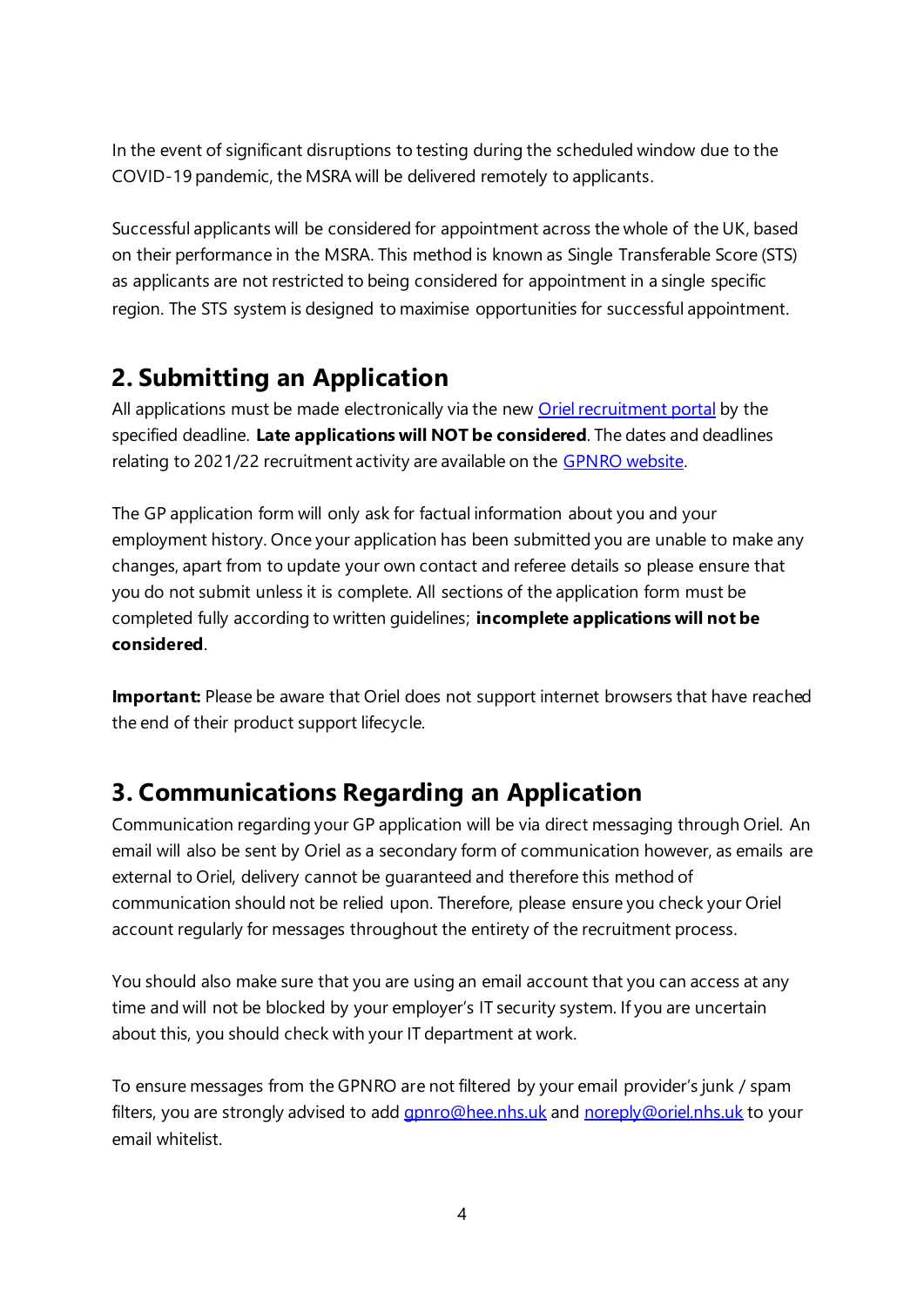## <span id="page-5-0"></span>**4. Selecting a Region (Preferencing)**

Applicants are permitted to submit ONE application, *per round*, for a standard GP ST1 training programme. At the time of application, you will be asked to indicate your preferences from all GP Training Programmes available in the UK, in rank order. This means that you can be considered for appointment across the whole of the UK.

**Important:** please only preference the programmes that you would be prepared to work in, *including those listed with zero vacancies as posts may become available at a later date.* If you preference a post, it is assumed that you are able to accept this, if offered. It is therefore imperative that applicants consider their preference choices before submitting them. In making those decisions, researching regions carefully is recommended.

GP Training Programmes are available at ST1 entry level only and are for 3 years duration however, Scotland also offer some 4-year programmes. This information will be shown in the preference detail. Applicants are advised to read the regions' profile pages and access individual region websites for more information about the opportunities available. It is suggested that you research not only the types of programmes offered in each region but also the geography of each region, the main Trusts within the geography, transport links to home and so on.

The ability to record your preferences will be locked at point of application submission however you will be presented with a further window to continue preferencing; this window will span from the date of invitation to the Multi-Specialty Recruitment Assessment until 48 hours before the first offers date; these dates are published on the [GPNRO website](https://gprecruitment.hee.nhs.uk/Recruitment) for all relevant rounds. Applicants who successfully complete the recruitment and selection process will have a further opportunity to amend their preferences once the offers process commences. See section *19.1 Offer Exchanges/Enhanced Preferences* for details.

The GP Training Programmes that you preference in your application will be used to make you an offer, subject to the successful completion of the selection process.

#### <span id="page-5-1"></span>**4.1 Targeted Enhancement Recruitment Scheme (TERS)**

This scheme will offer financial incentives to GP trainees committed to working in selected locations in England, Scotland and Wales that either have a past history of under-recruitment or are in under-doctored or deprived areas. These areas often have an extremely good track record for education but are initially less popular simply because of their geographical location. However, those trainees that do choose to train there usually stay after training. For more information please visit [GPNRO website.](https://gprecruitment.hee.nhs.uk/Recruitment/TERS)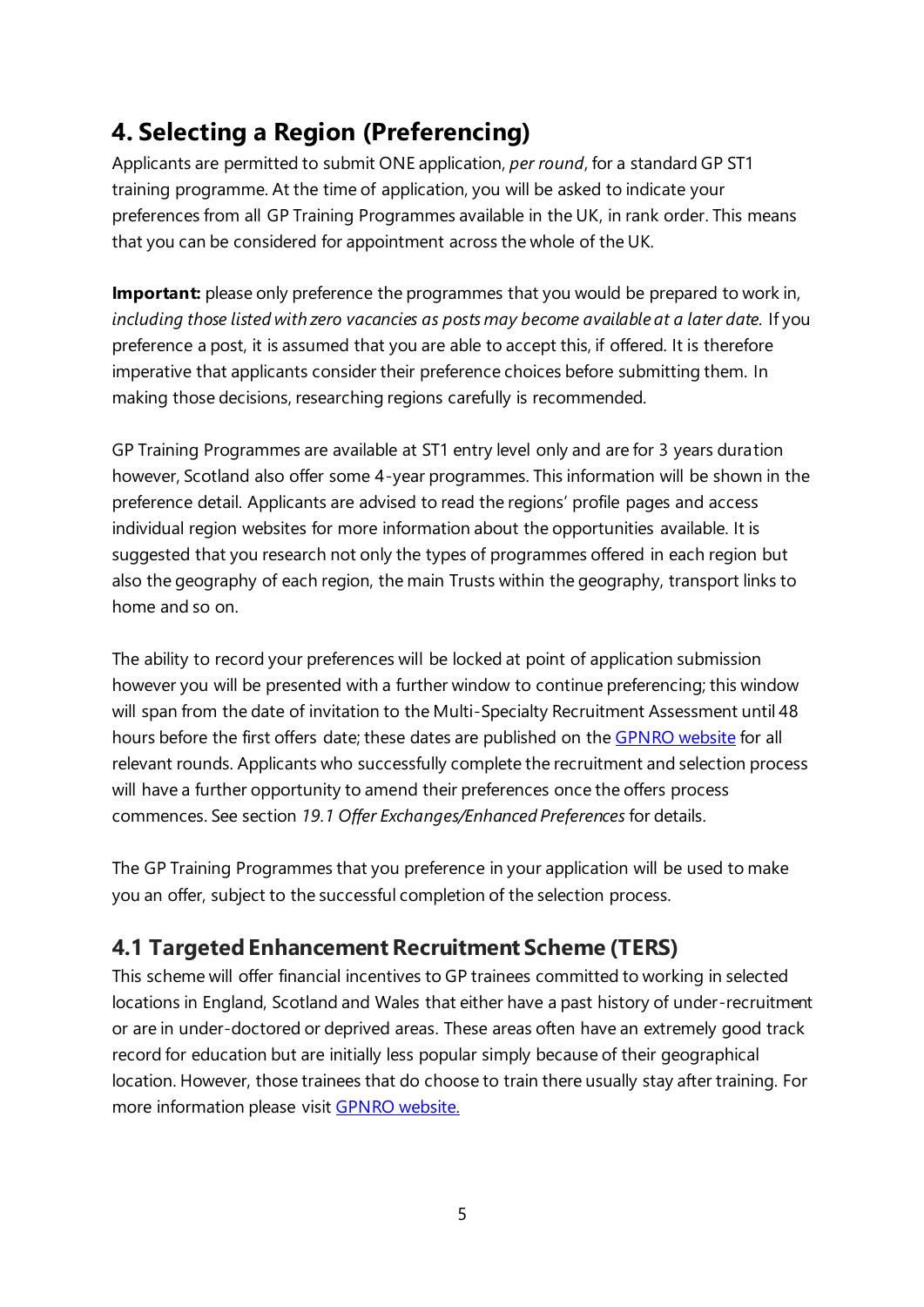## <span id="page-6-0"></span>**5. Special Circumstances**

A standardised national process is available for all specialty recruitment to ensure that applicants with special circumstances and a requirement to train in a specific region are treated in a fair and consistent way.

Any applicant who falls into one of the following eligibility criteria can apply to have their circumstances taken into consideration, allowing them to be pre allocated into a post, subject to it meeting the requirements of entering GP training:

- **Criterion 1** the applicant is the primary carer for someone who is disabled, as defined by the Equality Act 2010,
- **Criterion 2** the applicant has a medical condition or disability for which ongoing follow up for the condition in the specified location is an *absolute* requirement.

Applicants wishing to be considered for special circumstances should complete the special circumstances application form (available from the Specialty Training website [Resource Bank\)](https://specialtytraining.hee.nhs.uk/Resources-Bank) and forward this, together with the appropriate supporting evidence by email to [mdrs.nationalrecruitment@hee.nhs.uk](mailto:mdrs.nationalrecruitment@hee.nhs.uk) as soon as their application has been submitted.

It is important that you review the relevant section in the 2021 Medical Specialty Recruitment [Applicant Handbook](https://specialtytraining.hee.nhs.uk/portals/1/Content/Resource%20Bank/Recruitment%20Documents/Medical%20Specialty%20Recruitment%20Applicant%20Handbook%202021%20v1.0%20(1).pdf) for full details on the eligibility criteria and administrative process.

## <span id="page-6-1"></span>**6. Deferred Entry**

UK applicants can defer the start of their ST1 programme on *statutory* grounds such as personal ill health or maternity/paternity/adoption leave in line with the Reference Guide for [Postgraduate Specialty Training in the UK \(The Gold Guide, 8](https://www.copmed.org.uk/gold-guide-8th-edition/)<sup>th</sup> Ed.).

Non-statutory deferment to the start of General Practice training is not permitted.

#### <span id="page-6-2"></span>**6.1 Transferring Recruitment Scores**

With the introduction of new functionality in Oriel, successful applicants to GP Training from August 2021 onwards who may not wish for whatever reason to take up the offer of a training place in the current recruitment round will be able to transfer their *final* recruitment score from one recruitment round to another recruitment round. This option will only be valid within a 12-month recruitment cycle and is conditional upon the recruitment and selection process being unchanged in subsequent recruitment rounds.

For further information about transferring recruitment scores, please refer to the separate guidance which is available from the [GPNRO website.](https://gprecruitment.hee.nhs.uk/Resource-Bank/Recruitment-Documents-Forms)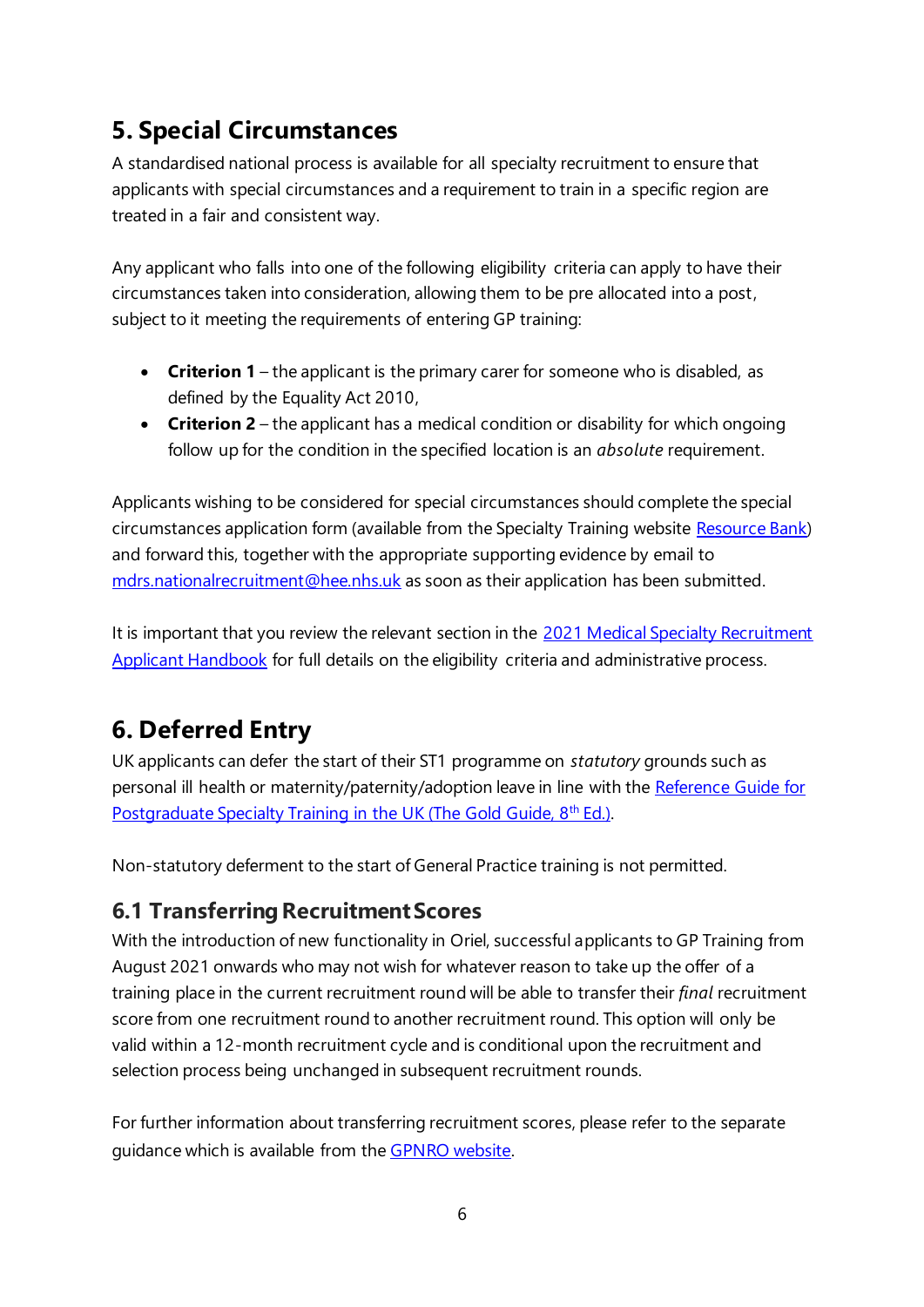## <span id="page-7-0"></span>**7. Adjustments under the Equality Act 2010**

All recruiters are aware of the requirements of the Equality Act 2010 and in this regard, recruiters will make *reasonable* adjustments to accommodate applicants at Assessment and Selection Centres provided these are made known in advance. Applicants who require adjustments (e.g. wheelchair access, extra time, nursing mothers) will be required to submit supporting evidence to substantiate the required adjustment. This evidence will need to be attached to the application form *at the point of application*.

Adjustments cannot be guaranteed if evidence is provided late and no adjustments can be made on the day of the assessment.

In some instances, to satisfy requests for adjustments, it may be necessary to schedule a MSRA place at a specific time or a specific location.

## <span id="page-7-1"></span>**8. Application process for International Medical Graduates (IMGs) without Right of Residence**

From 6 October 2019, all medical practitioners have been added to the Shortage Occupation List in the UK. This means that all general practitioners are exempt from the Resident Labour Market Test (RLMT) and can apply for GP training in any recruitment round, subject to eligibility; there will be no restriction on their appointment.

It is strongly suggested that you read the 2021 Medical Specialty Recruitment Applicant [Handbook](https://specialtytraining.hee.nhs.uk/portals/1/Content/Resource%20Bank/Recruitment%20Documents/Medical%20Specialty%20Recruitment%20Applicant%20Handbook%202021%20v1.0%20(1).pdf) to familiarise yourself with the immigration information contained within, esp. the guidance relating to Home Office requirements.

#### <span id="page-7-2"></span>**9. Right to Work in the UK**

All applicants will be requested to produce valid right to work documents. Applicants who do not have valid right to work documents will need to apply for Tier 2 / Skilled Worker sponsorship.

From 1 July 2021, EU/EEA citizens will need to either provide confirmation that they have obtained *EU settlement status*, have another valid right to work visa (e.g. dependent visa) or will need to apply for Tier 2 / Skilled Worker sponsorship.

#### <span id="page-7-3"></span>**10. Evidence of English Language Skills**

All applicants will need to be able to evidence of their English language skills in line with the acceptable evidence detailed in the [GP ST1 Person Specification \(2021\).](https://specialtytraining.hee.nhs.uk/Recruitment/Person-specifications)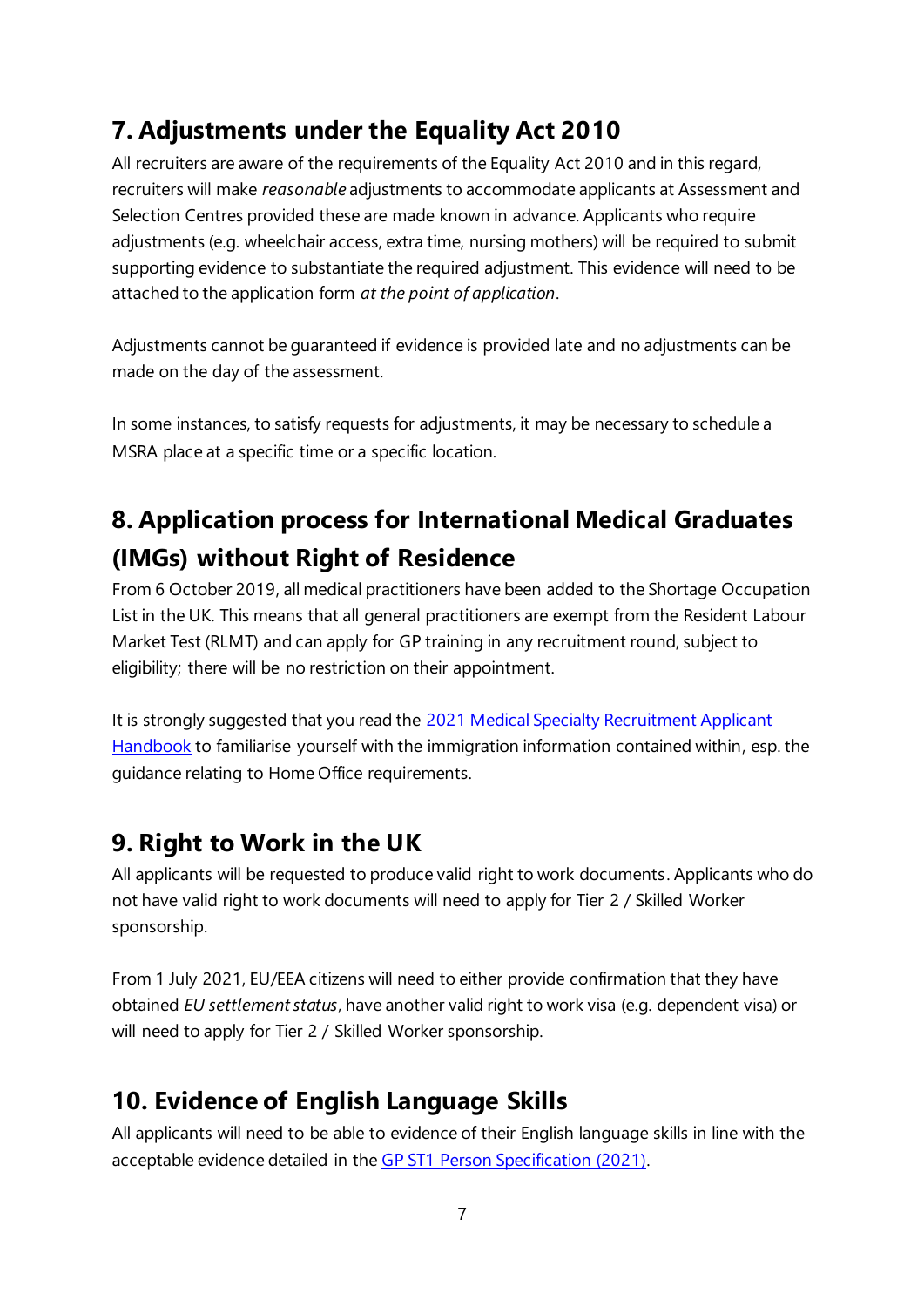#### <span id="page-8-0"></span>**10.1 Evidence of Communication Skills for Medical Performers' List**

Eligibility for entry onto a UK Medical Performers' List is an essential criterion and therefore, applicants must also ensure their evidence of communication skills complies with the Standard Operating Procedure (SOP) or Guidance issued by the relevant Primary Care Organisations (PCOs) responsible for maintaining a medical performers' list in each of the four countries.

PCOs are NHS England in England, Health and Social Services Boards in Northern Ireland, Local Health Boards in Wales, and primary care divisions within area health boards in Scotland.

#### <span id="page-8-1"></span>**11. Evidence of Foundation Competences**

All applicants to ST1 posts are required to provide evidence of achievement of Foundation Competence within the 3½ years prior to the intended commencement date for the advertised post(s). The acceptable methods for demonstrating foundation competence are:

- **Currently on a Foundation Programme** Applicants currently undertaking a recognised foundation programme in the UK which is due to finish by the advertised start date will need to confirm the name of their Foundation School but do not need to submit any other evidence at the point of application. Any offer of a training programme will be conditional upon successful completion of the Foundation Programme and being awarded a Foundation Programme Certificate of Completion (FPCC) before the advertised start date.
- **Already completed a Foundation Programme** Applicants who have already completed a UK Foundation Programme will be asked to confirm that they have been awarded an FPCC, signed no earlier than 3½ years prior to the advertised start date and will be required to upload a copy of their FPCC to their Oriel application form, at the time of application submission.
- **Currently on a Specialty Training Programme -** Applicants currently in active clinical or clinical and academic practice in a UK educationally approved training post (CT/ST/LAT or equivalent), holding either a National Training Number (NTN) or Deanery Reference Number (DRN) will be considered as having had their foundation competences assessed on entry to their current post and do not need to demonstrate these again, regardless of when foundation competences were signed off.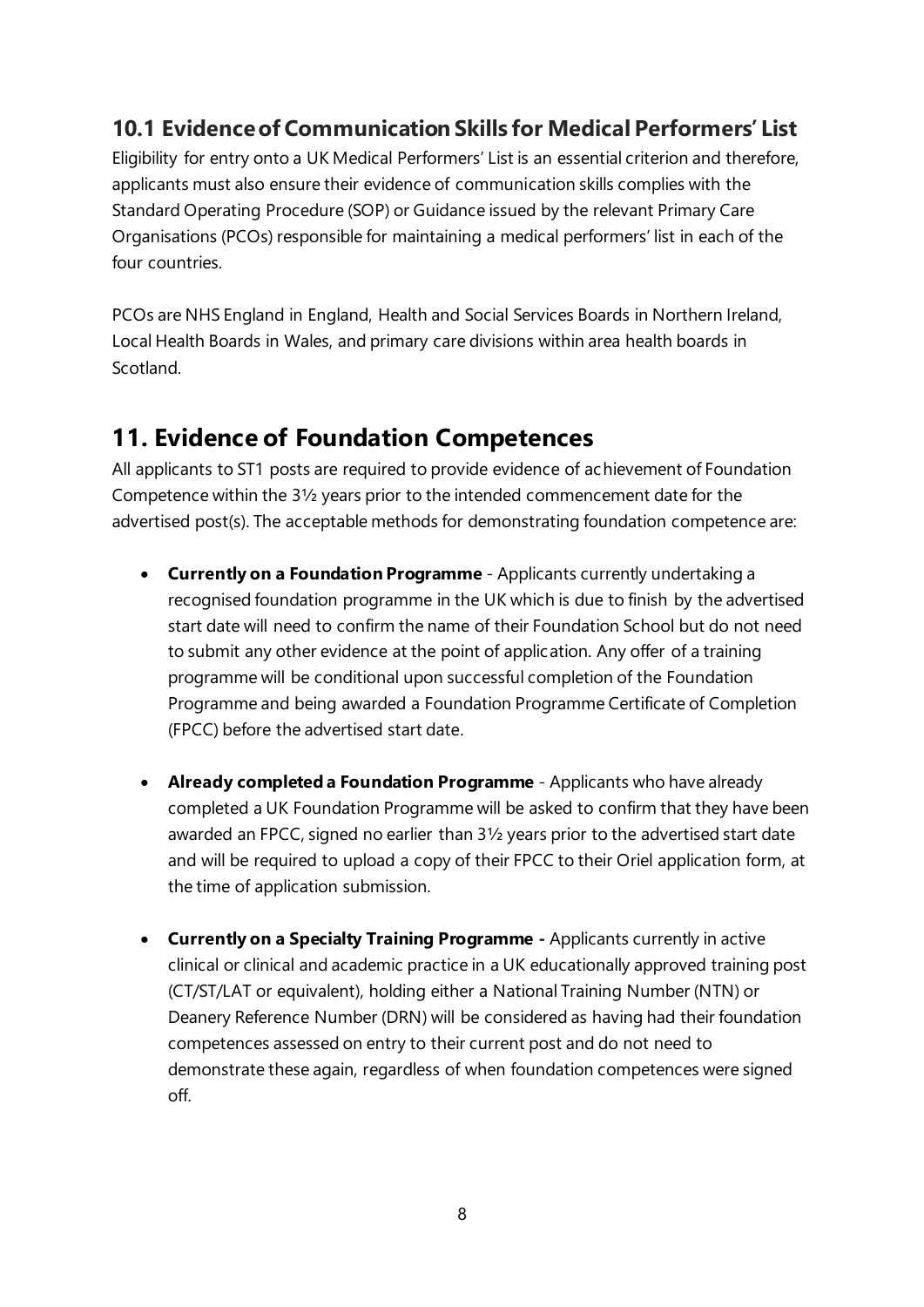**Important:** Applicants in this category, who relinquish their NTN or DRN between the time of application and commencement of GP training will be required to submit a Certificate of Readiness to Enter Specialty Training for the period out of training.

- **Previously resigned from GP training in the UK -** Applicants who have previously *resigned voluntarily* from a GP training programme will be considered as having had their Foundation competences assessed previously, providing that they can demonstrate evidence of satisfactory progress in the form of ARCP documentation for the duration of the training undertaken.
- Applicants who have started but who have **not satisfactorily completed a 2-year UK Foundation Programme or a standalone UK Foundation Year 2** post are expected to return to the Foundation Programme to complete their training. In exceptional circumstances, where trainees were unable to continue their training in the Foundation Programme at that time, e.g. due to personal illness or family caring responsibility, applicants can provide a letter written and signed by the Postgraduate Dean where the previous training took place. This letter must use the standard proforma available from either the GPNRO or the Oriel Resource Bank and be uploaded to the application form at the point of application. The letter must include the following information:
	- $\triangleright$  The dates of the previous training
	- $\triangleright$  Confirmation of the reasons for the resignation, removal or relinguishing of their post in the Foundation Programme
	- $\triangleright$  Confirmation that the applicant has met the requirements and/or demonstrated the competences of foundation training
	- $\triangleright$  Confirmation that the applicant has completed a period of remediation, if applicable
- **Currently in a Widening Access to Specialty Training (WAST) Programme** Applicants in WAST post need to obtain a fully completed and signed Certificate of Readiness to Enter Specialty Training (CREST) by the start date of the post to which they are applying. No further evidence needs to be provided at the time of application.
- **Anybody who is not covered by the above** Applicants who do not fall into any of the above categories will be required to submit a Certificate of Readiness to Enter Specialty Training (CREST) signed by a consultant who has supervised them for at least 3 months (whole time equivalent and continuous period) in the 3½ years prior to the advertised start date; CRESTs will be accepted where the assessed post has been wholly undertaken in the 3½ years prior to the advertised start date. Applicants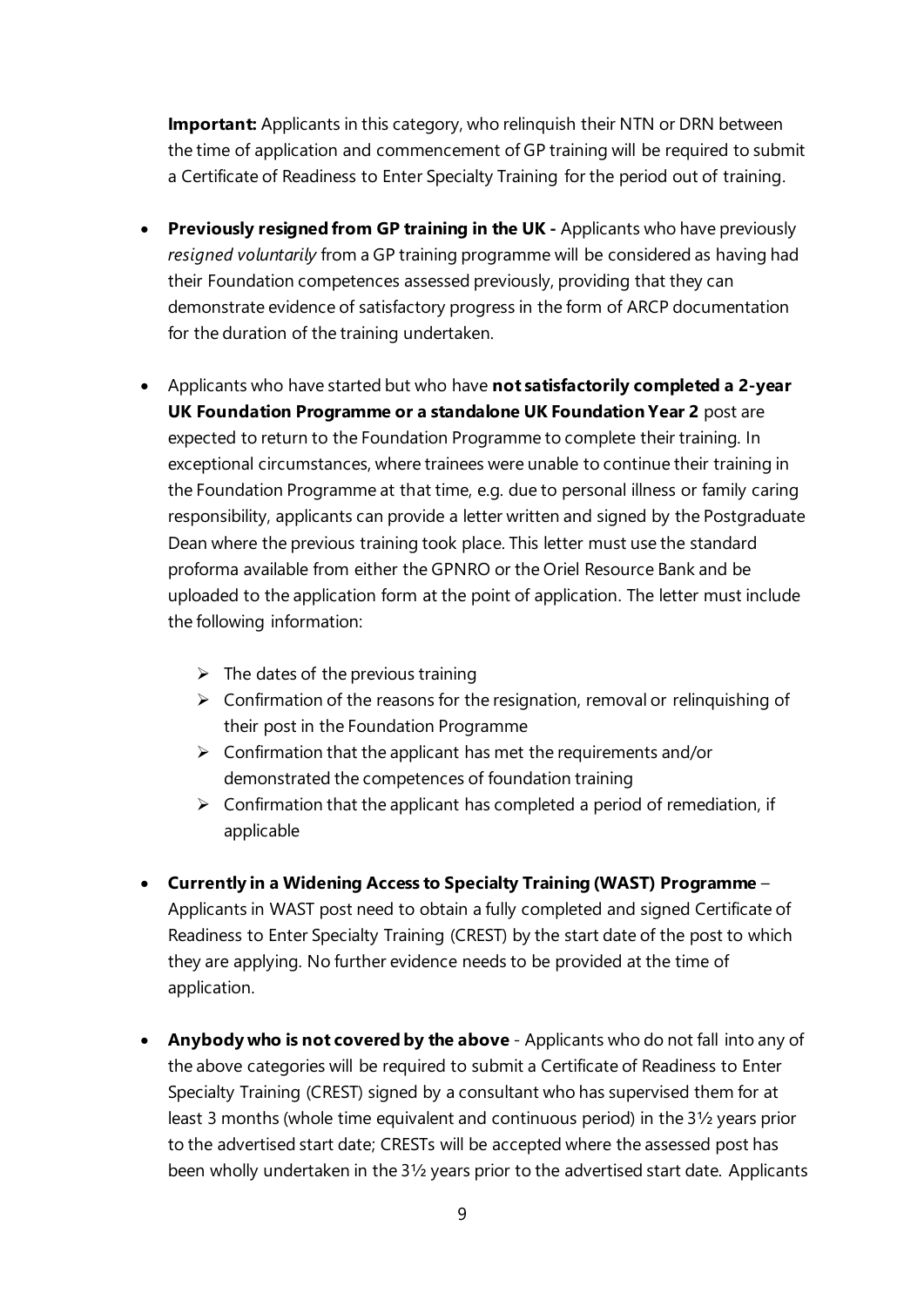**must not** submit multiple Certificates, from different posts to show evidence of achievement of all competences; only **one certificate should be submitted**. Only the 2021 CREST will be accepted; forms from previous recruitment years **will not** be accepted.

The signatory for the certificate **must not** be the applicant's spouse, partner or family member.

Where the signatory does not currently have GMC registration, it is the applicant's responsibility to ensure that adequate evidence of their signatory's standing with a regulatory authority is provided. This evidence **must** be scanned and attached to the CREST. Where this evidence is not in English, an official English translation should also be provided. In cases where the signatory has historic but not current GMC registration, it is the current registration that is required; previous GMC registration will not be accepted. Where adequate evidence is not provided, the CREST and the GP training application will be rejected.

In addition, applicants are also required to have 12 months experience **after** achieving full registration with the GMC, or equivalent medical regulatory body, by the advertised start date.

It is anticipated that applicants will be able to provide a CREST at time of application. If you are not able to provide a CREST at this time, you will be presented with the option to submit a CREST at a later date and by no later than the deadlines specified in the table below for the round you have applied to.

| <b>Round</b>                  | Deadline for submitting a CREST     |
|-------------------------------|-------------------------------------|
| Round 1, August 2021          | Friday 16 <sup>th</sup> April 2021  |
| <b>Round 2, February 2022</b> | Friday 8 <sup>th</sup> October 2021 |

**IMPORTANT:** applicants who are required to submit a CREST and who fail provide a satisfactorily complete one by the deadline will have their application withdrawn, irrespective of their final outcome.

#### *Please note:*

• *This extended period for the submission of a CREST is applicable to GP applicants only.*

#### <span id="page-10-0"></span>**11.1 Exceptions to providing evidence**

The only exception to providing evidence of Foundation Competences is if you are a refugee. Refugees, as defined by [UK Visas and Immigration,](https://www.gov.uk/government/organisations/uk-visas-and-immigration) are advised to submit a Certificate of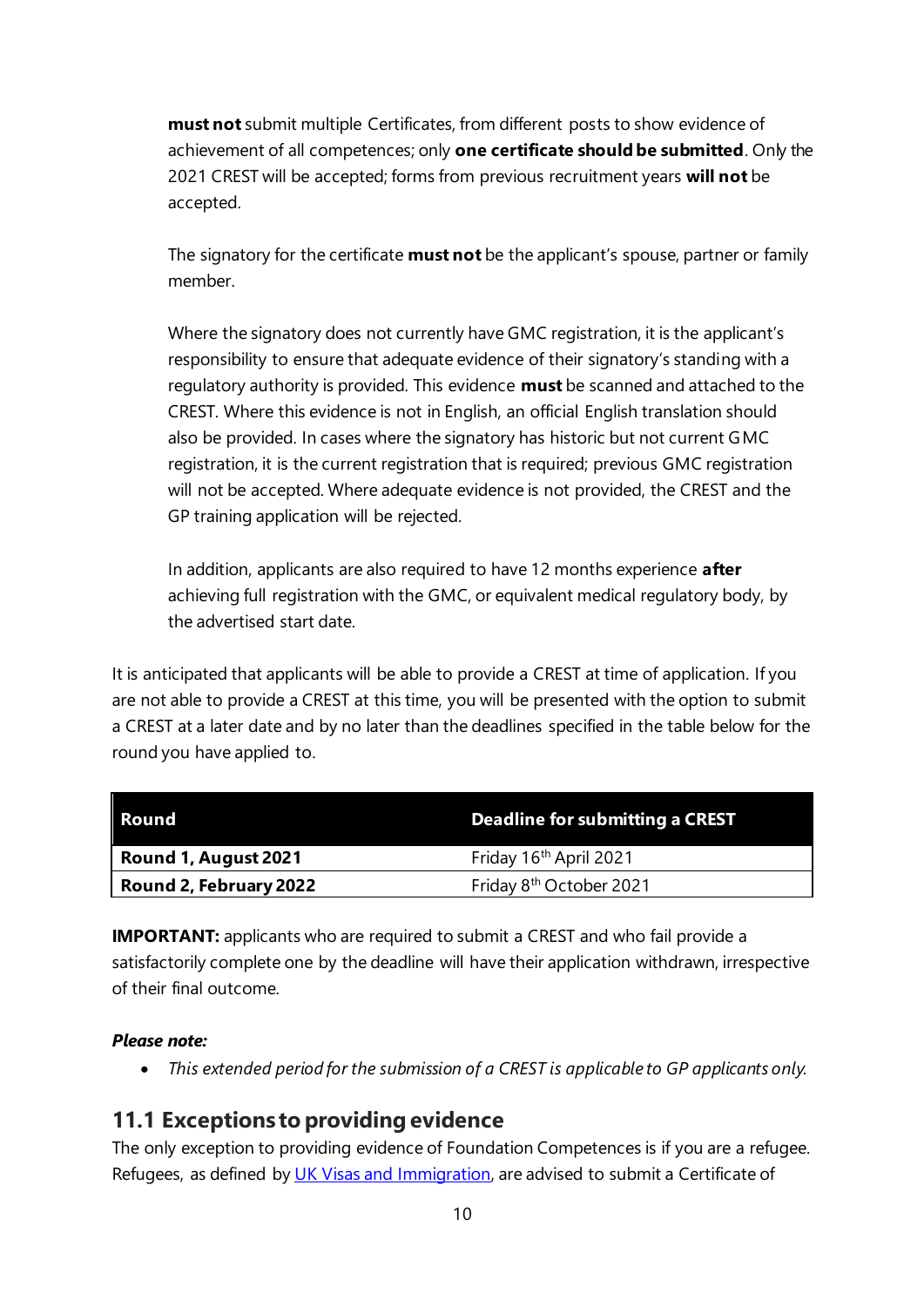Readiness to Enter Specialty Training (CREST), if possible. Where this is not possible, on successful appointment, there may be a requirement by the employer or the responsible officer for you to undergo further assessments to ensure that your competence, professional knowledge and skills are up to date in line the [GMC Good Medical Practice.](https://www.gmc-uk.org/ethical-guidance/ethical-guidance-for-doctors/good-medical-practice)

#### <span id="page-11-0"></span>**12. Fitness to Practise**

If you answer *yes* to any of the Fitness to Practise questions on the application form, you will be required to send further information about this declaration to your first preference region *by the application closing date*. This must be provided on the [Fitness to Practise \(FtP\)](https://new.oriel.nhs.uk/Web/PermaLink/ResourceBank/0A3B57E3)  [Declaration Form](https://new.oriel.nhs.uk/Web/PermaLink/ResourceBank/0A3B57E3) and sent to the contact details found in *Annex C* of th[e 2021 Medical](https://specialtytraining.hee.nhs.uk/portals/1/Content/Resource%20Bank/Recruitment%20Documents/Medical%20Specialty%20Recruitment%20Applicant%20Handbook%202021%20v1.0%20(1).pdf)  [Specialty Recruitment Applicant Handbook.](https://specialtytraining.hee.nhs.uk/portals/1/Content/Resource%20Bank/Recruitment%20Documents/Medical%20Specialty%20Recruitment%20Applicant%20Handbook%202021%20v1.0%20(1).pdf)

Failure to provide this evidence by the application closing date will result in your application not progressing any further in the recruitment round.

#### <span id="page-11-1"></span>**13. Shortened GP Training**

#### <span id="page-11-2"></span>**13.1 Accreditation of Transferable Competences Framework**

Many core competences are common across some, but not all, specialty curricula. When moving from one approved training programme to another, competences gained in Core, Specialty or General Practice training should not have to be repeated if already achieved.

The Academy of Medical Royal Colleges has developed the Accreditation of Transferable Competences Framework (ATCF) to assist trainee doctors in transferring competences achieved in one Core, Specialty or General Practice training programme, where appropriate and valid, to another training programme.

Trainees who decide to change career path could transfer competences achieved in another training programme and reduce the length of their new training programme.

The time to be recognised within the ATCF will need to be reviewed at the trainee's first Annual Review of Competence Progression (ARCP), if appointed. Where accreditation is not granted, trainees will be expected to complete the full training programme.

**IMPORTANT:** any acceptance onto a shortened GP training programme is at the discretion of the HEE local office or deanery and *not* the GPNRO.

To qualify for ATCF, you must be transferring *from* one of the following approved specialty training programmes: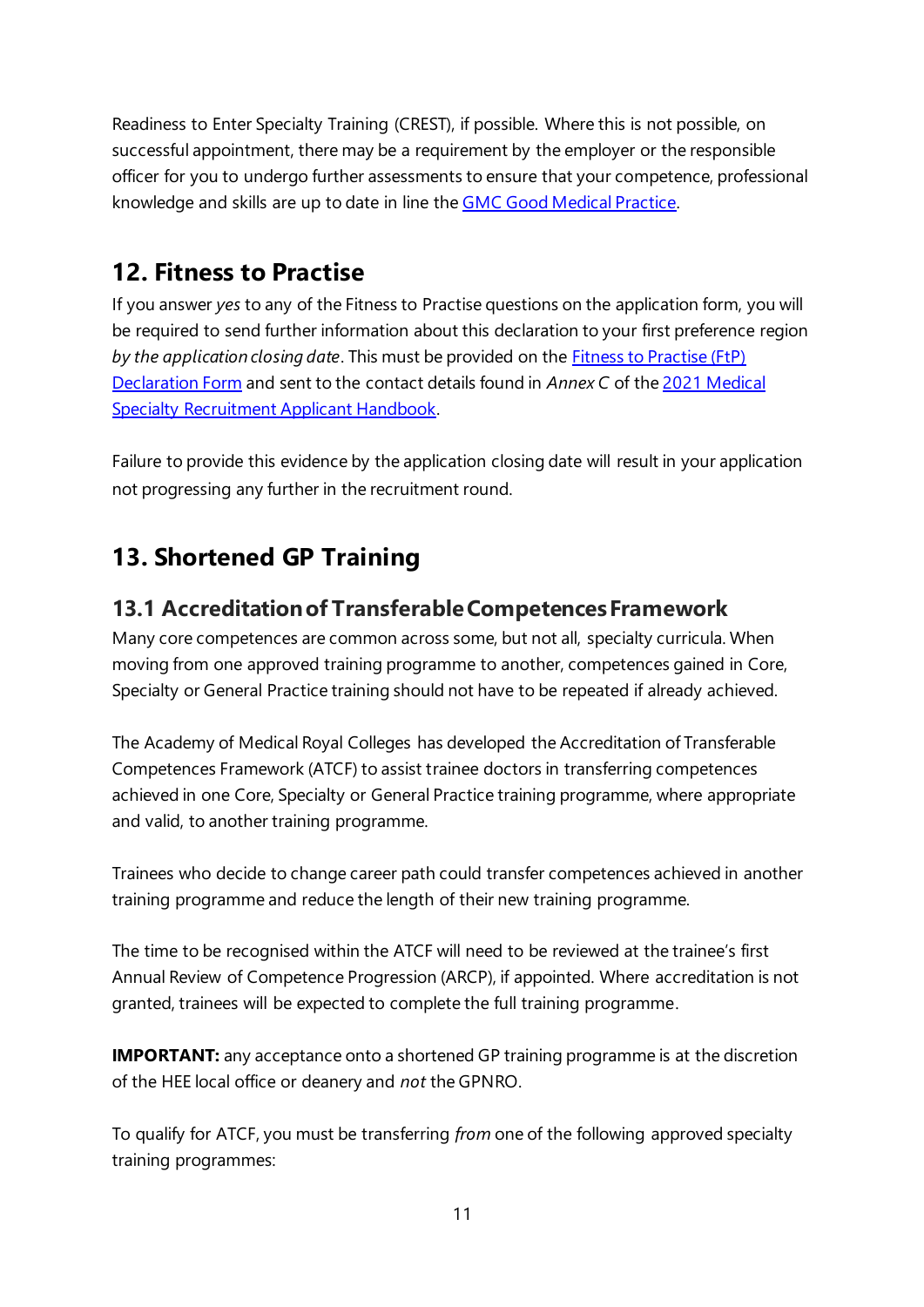- ACCS programmes
- Anaesthetics
- Emergency Medicine
- General Psychiatry (Core Training in Psychiatry programme)
- Internal Medicine Training programme (previously known as Core Medical Training)
- Obstetrics and Gynaecology
- Paediatrics

Applicants wishing to be considered for accreditation of transferable competences should indicate this on their application form.

Further information on the ATCF is available from RCGP [website.](https://www.rcgp.org.uk/training-exams/discover-general-practice/qualifying-as-a-gp-in-the-nhs/atcf.aspx)

#### <span id="page-12-0"></span>**13.2. Certificate of Eligibility for GP Registration: Combined Programme Route (CEGPR (CP))**

If you have relevant experience in substantive roles above Foundation level (or equivalent) or from outside of the UK, it may be possible for your experience to contribute up to one year towards your GP training programme through the CEGPR (CP) pathway. The CEGPR (CP) programme is a minimum of two years in duration (whole time equivalent). Your previous experience and roles as well as the quality of evidence you provide and how this is referenced against the requirements for GP training will determine your eligibility for this pathway and the amount of time able to contribute.

For more information about the CEGPR (CP) pathway, please visit the [RCGP website](mailto:RCGP%20website) or contact the RCGP's Specialist Applications team at [gpsa@rcgp.org.uk.](mailto:gpsa@rcgp.org.uk)

#### <span id="page-12-1"></span>**14. Reapplication to Specialty Training**

Specialty training posts and programmes are not normally available to any doctor who has previously relinquished or been released or removed from that training post/programme. However:

#### <span id="page-12-2"></span>**14.1 Support for Reapplication to Specialty**

If you have previously resigned or been removed from a GP training programme, you will need to provide full details of the resignation/release/removal. This must be provided on the *[Support for Reapplication to a Specialty Training Programme](https://new.oriel.nhs.uk/Web/ResourceBank)* form and approved by both the Head of School/Training Programme Director **and** Postgraduate Dean in the region where training was previously undertaken. This evidence should be emailed to the confidential email address of your first preference region *at the point of application*.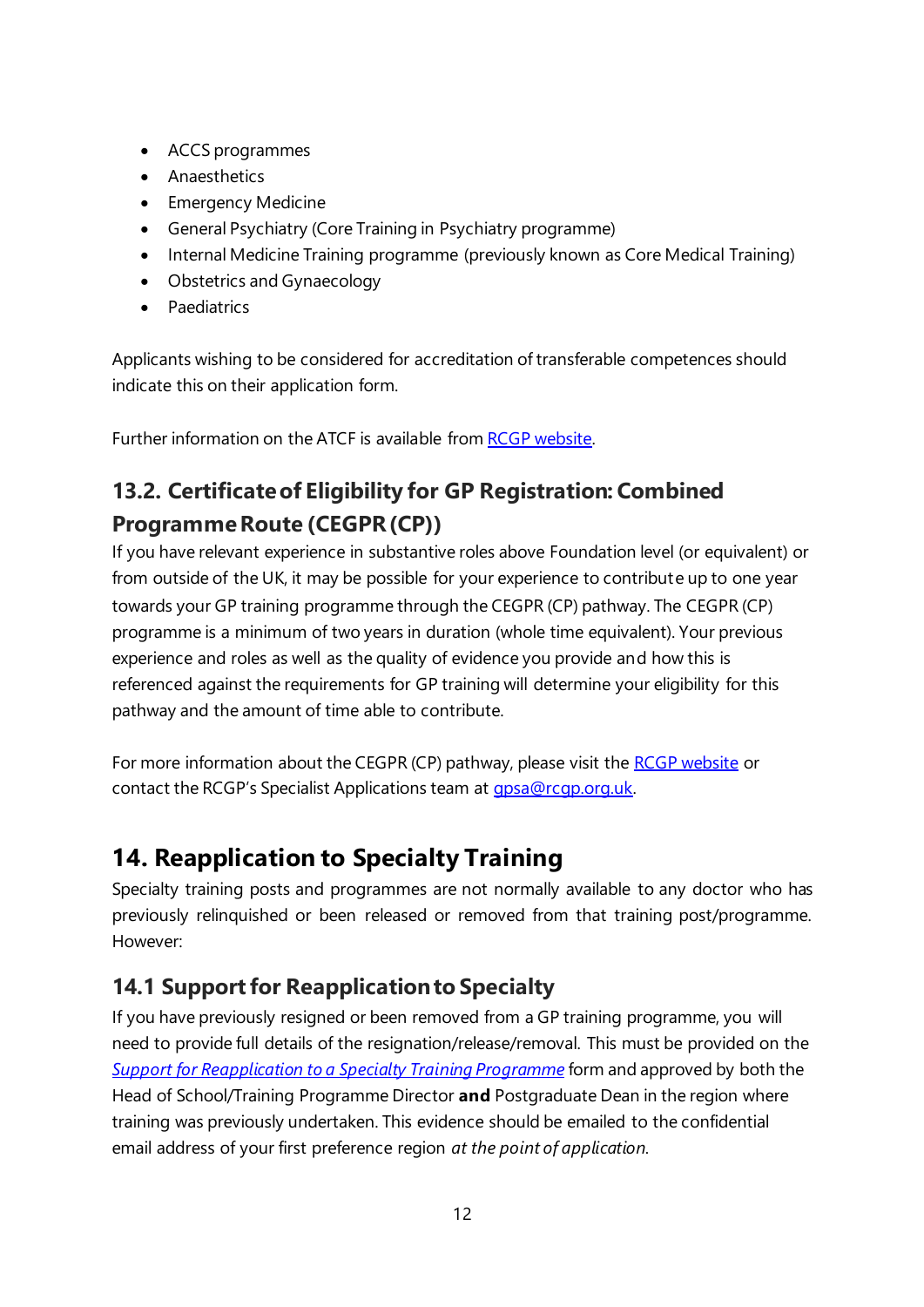Any applications from excluded trainees without submitted evidence will not progress any further in the recruitment process.

## <span id="page-13-0"></span>**14.2 Support for Reapplication to Specialty Training in a Different Region**

Trainees currently working in General Practice, applying to continue their training in another region, without a break in service, will need to provide information relating to this. You must gain support from your current region by completing the *[Support for Reapplication of](https://new.oriel.nhs.uk/Web/ResourceBank)  [Specialty Training in a Different Region](https://new.oriel.nhs.uk/Web/ResourceBank)* form. This evidence should be emailed to your first preference region *at the point of application*.

Any applications without submitted evidence will not progress any further in the recruitment process.

#### <span id="page-13-1"></span>**15. Document Upload**

As you progress through your application it may become apparent that you will be required to upload some form of documentation to allow GPNRO to assess your eligibility.

If you are required to do this, you must:

- Ensure that the document is uploaded as a single document and not in separate pages
- Ensure that the document label describes the nature of the document
- Ensure that the document is uploaded into the correct document section

**Important:** GPNRO reserves the right to reject and request re-submission of documentation if the above rules are not followed.

## <span id="page-13-2"></span>**16. Longlisting – Eligibility Requirements**

All applications will be assessed against the essential criteria outlined in the national General Practice [ST1 Person Specification \(2021\).](https://specialtytraining.hee.nhs.uk/Recruitment/Person-specifications)

## <span id="page-13-3"></span>**17. Multi-Specialty Recruitment Assessment (MSRA)**

Eligible applicants will be invited to attend the MSRA which is a computer-based assessment and will form the selection process in 2021. The assessment has been fully researched and evaluated and has been shown to have high predictive validity.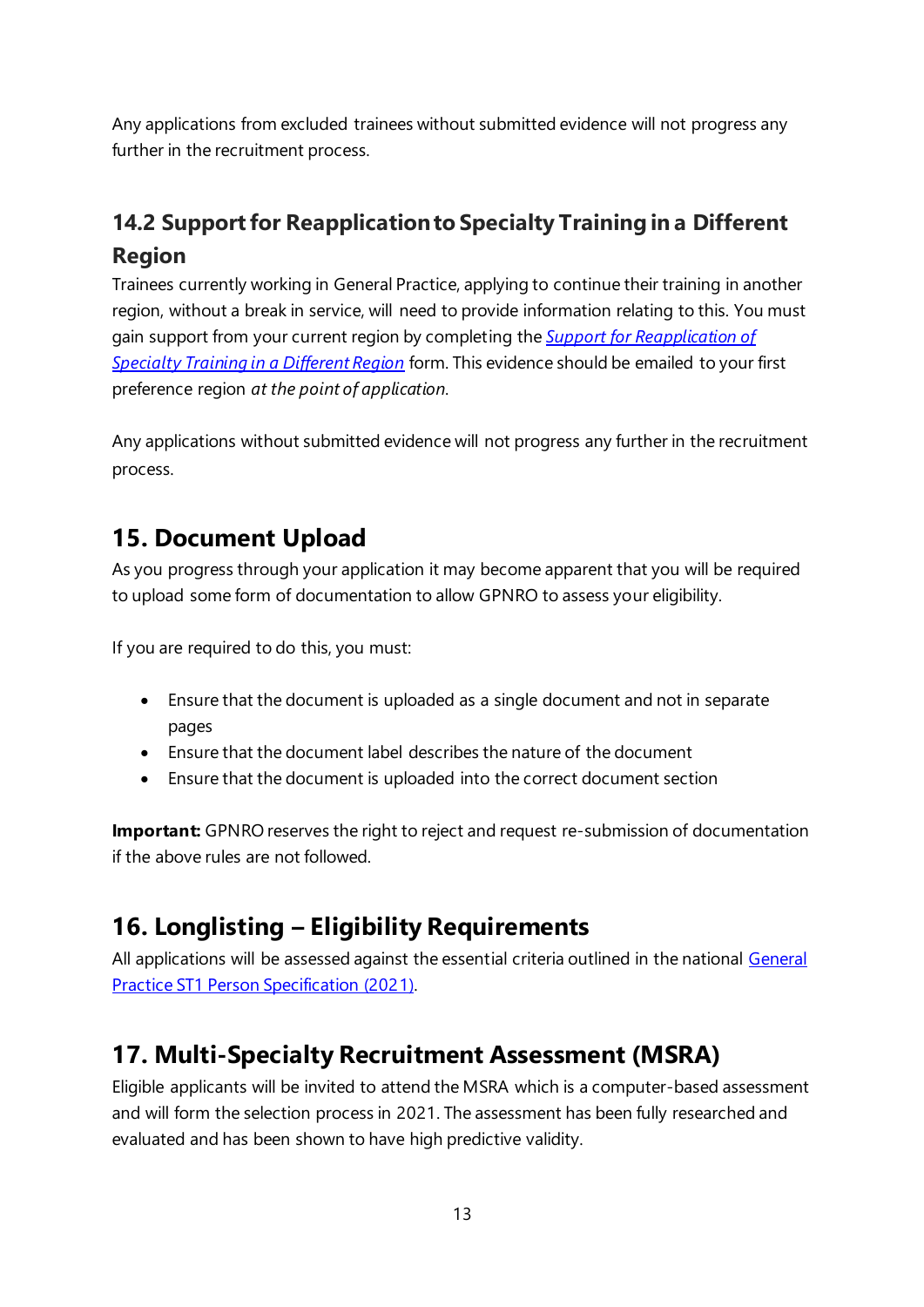The MSRA will be delivered at Pearson VUE testing centres with remote testing provisions in place for those who are isolating/shielding due to COVID-19 or depending on their geographical location, local or national COVID-19 lockdown measures preventing access to a testing centre.

GPNRO lead on the delivery of the MSRA and has developed a separate guide which provides GP applicants with information about the whole MSRA process (e.g. registering to sit the test, centre locations, format of the assessment, etc.)

All applicants are expected to read this document in full to develop an understanding of this particular stage of the recruitment process and what is expected of applicants; it is available from the [GPNRO website.](https://gprecruitment.hee.nhs.uk/Recruitment/Applicant-Guidance)

#### <span id="page-14-0"></span>**17.1 Re-siting the MSRA in subsequent rounds in 2021**

All applicants re-applying to GP training with an unsuccessful MSRA outcome from an earlier 2021 round will be required to re-sit the MSRA.

In previous years, successful MSRA outcomes have been valid for the entirety of a recruitment year and the outcomes could not be improved upon. In 2021, as appointment to a GP training programme will be determined entirely by the MSRA, successful GP applicants in one 2021 round that choose, for whatever reason, to re-apply to GP training in a subsequent 2021 round, will be presented with the opportunity to re-sit the MSRA to improve their outcome. In such instances, any determination of success and eventual appointment in the given round will be made solely but the outcome of the re-sit attempt.

Successful GP applicants that choose to re-apply but do not wish to re-sit the MSRA, can opt-in to transfer their recruitment scores at the point of re-application (see *Section 6.1* for details). Any successful GP re-applicant that choses not to transfer their scores at point of reapplication will be automatically considered as wanting to re-sit the MSRA.

**IMPORTANT:** a decision on whether or not re-sit the MSRA must be made the point of reapplication by opting in or out of transferring an earlier successful recruitment score. The decision *cannot* be amended after application submission.

#### <span id="page-14-1"></span>**18. Outcome following the MSRA**

All applicants will be notified of their outcome on the published offers date. The offers date can be found on the **Recruitment** webpage of the GPNRO website.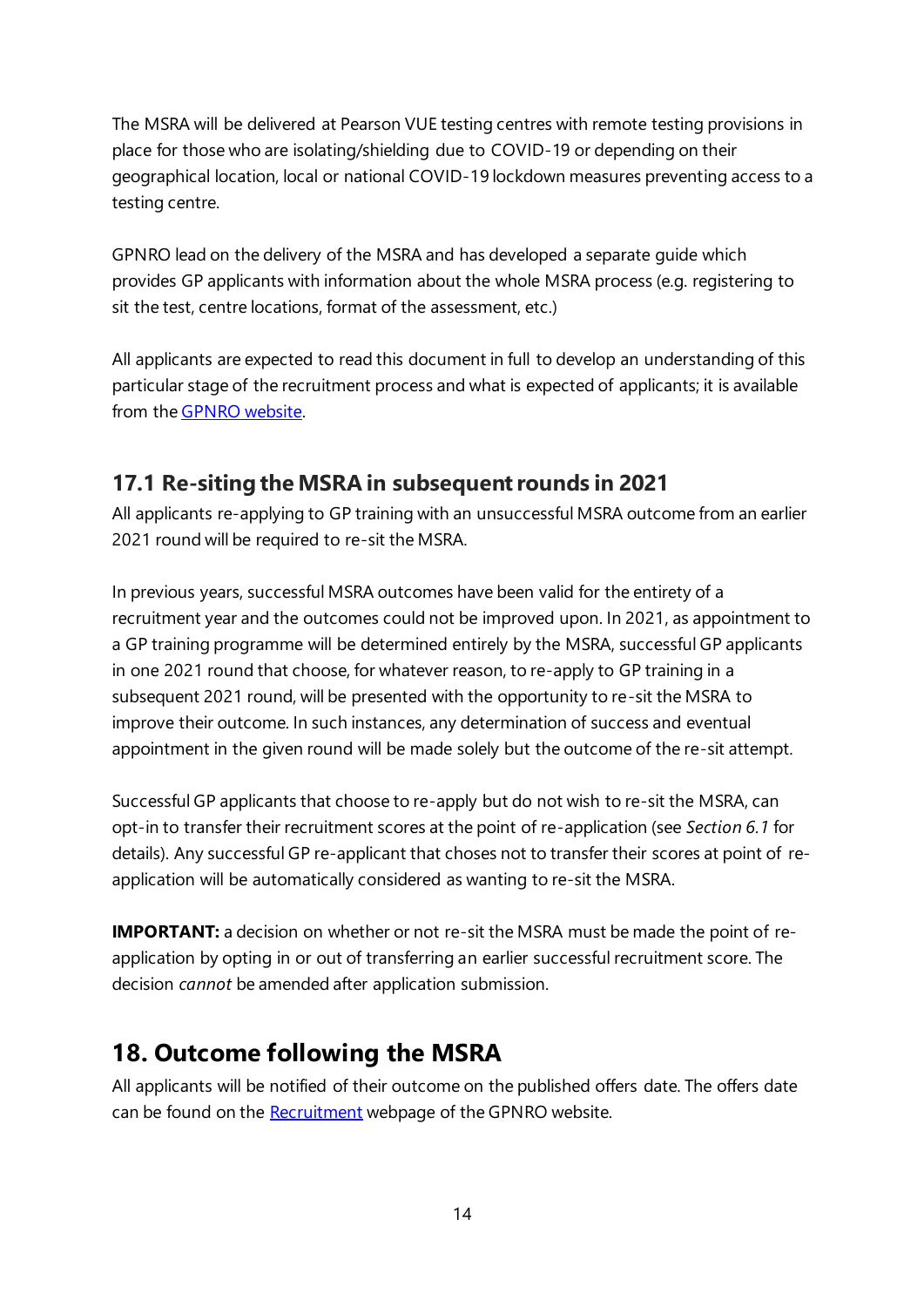Applicants' MSRA scores and final national rank will be published in Oriel against the GP ST1 application as interview scores. Detailed guidance on how to locate or view these scores is contained in the **Oriel Applicant User Handbook**.

#### <span id="page-15-0"></span>**18.1 Appealing the Outcome**

The outcome is final and cannot be reviewed, re-marked or disputed. There is no appeals process.

If you feel your application has not been managed correctly and have evidence of a failure in the process, there is a national complaints policy and procedure. You should explore this route if you have any concerns about your application. A copy of the policy can be located in th[e GPRNO Resource Bank.](https://gprecruitment.hee.nhs.uk/Resource-Bank)

#### <span id="page-15-1"></span>**19. Offers**

All offers will be made via Oriel by GPNRO. Offers received in any other way will be deemed invalid. If you are made an offer, you will need to respond to this on Oriel.

Applicants will be ranked in a single national list based on their performance throughout the selection processes. Offers are made in rank order based on this national ranking.

Initial offers will be released by *close of business* on the first offer date published for the current round (see the [GPNRO website\)](https://gprecruitment.hee.nhs.uk/Recruitment). Please do not contact GPNRO about offers prior to this date, as it could delay the release.

You will be given 48 hours (exclusive of weekends) to respond to an offer and you have the option to accept, decline or hold. If you fail to respond to an offer within the 48-hour window you will be deemed to have declined the offer.

**Only one offer can be held at any one time, across all specialty applications you have made in each round**. If you are holding an offer and try to hold another, the original held post will be automatically declined on your behalf by Oriel.

Once you have accepted a post, you will not receive any further offers from any other specialty in this round (i.e. Oriel will automatically withdraw you from all other applications you have in the given recruitment round).

Offers that are declined will be reoffered in rank order to other applicants.

If you choose to hold an offer, you can keep this offer held up until the hold deadline published for the current round (see the [GPNRO website\)](https://gprecruitment.hee.nhs.uk/Recruitment). Before this deadline, you will be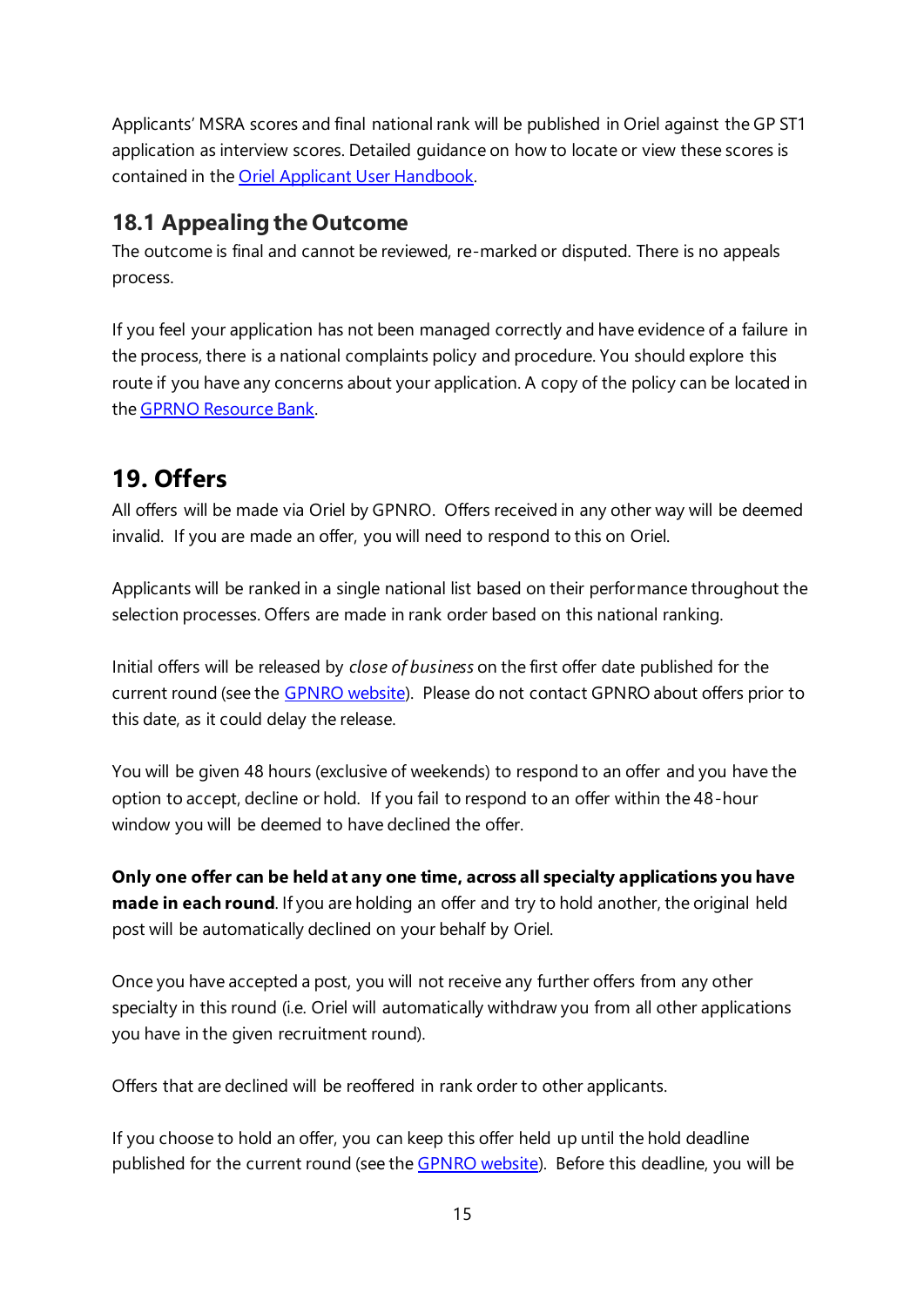required to go back into Oriel and make a final decision on the offer. Any offers still held when the deadline is reached will be deemed to have been declined and the system will automatically change your status to show that you have declined the post.

After the hold deadline has passed, any offers made will only have the option of accept or decline.

#### *IMPORTANT:*

- *When actioning an offer, it is strongly recommended that applicants avoid using a mobile device or internet browsers that have reached the end of their product support lifecycle as these are unlikely to be supported.*
- *Applicants who let their offer expire (and are withdrawn from the recruitment process) can be reinstated if they contact the GPNRO; however, their original offer cannot and will not be guaranteed.*

#### <span id="page-16-0"></span>**19.1 Confirmation Upon Actioning an Offer**

Once you have actioned your offer, you will receive an automated confirmation message in Oriel and a secondary automated message will be sent to your registered email address. If you do not receive confirmation, log into your Oriel account to confirm if the offer action process was completed in its entirety.

## <span id="page-16-1"></span>**20. Upgrading Offers**

If you rank highly enough to be made an offer, this will be made to the highest ranked Training Programme preference that is available when your final rank is reached. If this Training Programme offer is suitable for you and you do not want to be considered for any other preferences you have ranked higher, you can choose to simply accept it.

However, applicants do have the option of getting one of their higher ranked GP Training programme preferences, should they become available, by opting into upgrading. The upgrading option is available to all offers that have been held or accepted, but not where an offer has been declined. An applicant who has accepted or held an offer can opt in or out of upgrading at any time during the window which runs until the upgrade deadline published for the current round (see the **GPNRO website**). Please be aware that due to the ranking of your GP Training Programme preferences you may move into a different region if you are upgraded.

If you opt into upgrades and a higher preferenced offer becomes available, the upgrade will be automatic. You will be placed in the higher preferenced post and an automated message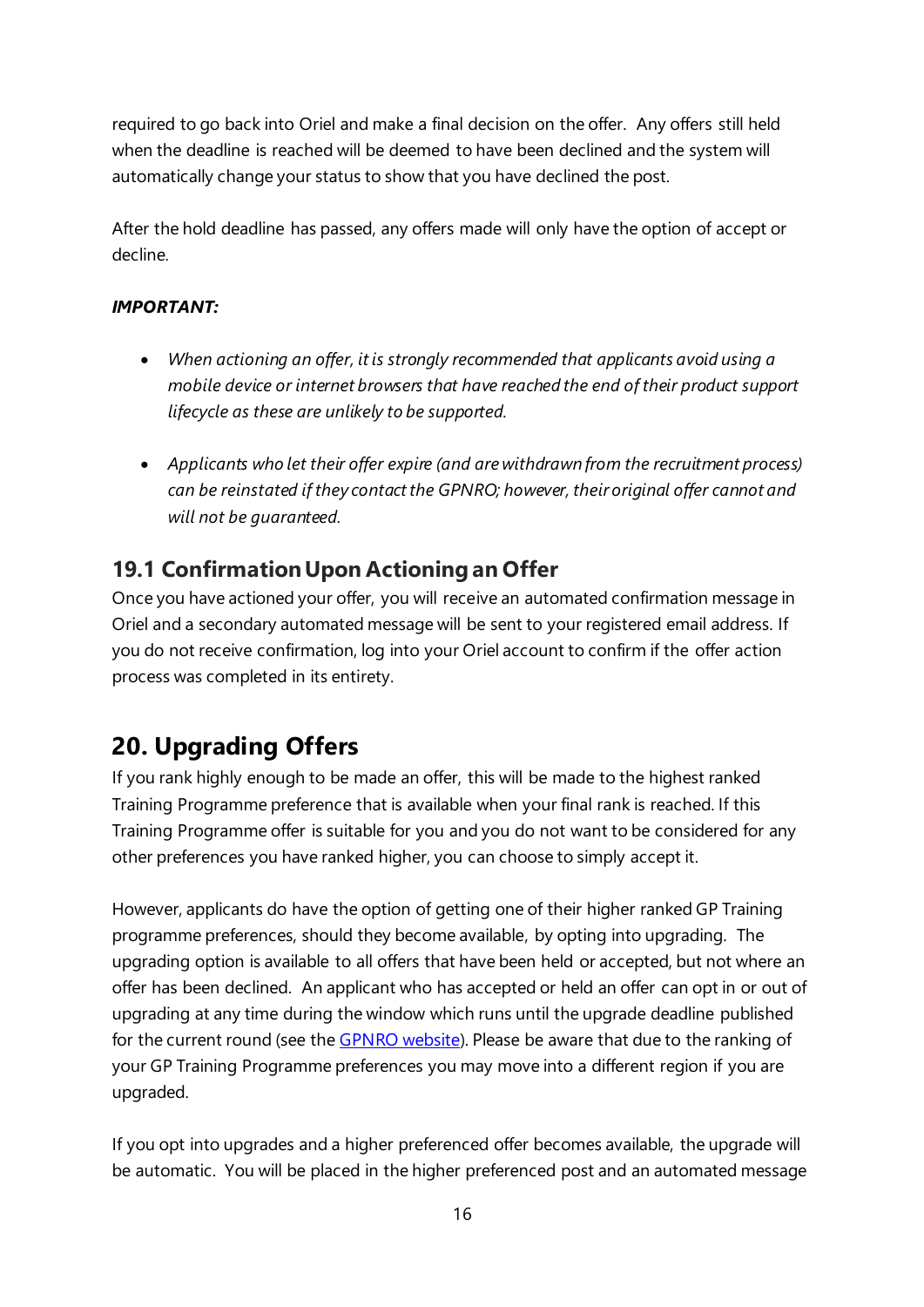will be sent to you Oriel informing you of the upgrade; you will **not** be given 48 hours to decide whether you wish to accept or decline the upgrade. If an upgrade is made, the previously held or accepted post will be released and will be reoffered to another applicant.

Once you have been upgraded you will be sent an automated message through Oriel to inform you of this. Details of the upgrade made will be available in the relevant section on Oriel.

**Please note**: Upgrading of offers will not continue beyond the stated upgrade deadline, even if a preferred post becomes available at a later date. After the upgrade deadline, vacant posts will be offered to the next eligible applicant who has preferenced the post and who has yet to receive an offer, not to applicants who have already accepted a post.

#### <span id="page-17-0"></span>**20.1 Offer Exchanges/Enhanced Preferences**

Applicants can have a change in circumstances for any number of reasons in the time between programme preferences being made and offers being released.

For applicants who have accepted or held a post, there will be an option to select upgrade options which not only include those programmes that were originally ranked higher than the offered post, but also those that were ranked lower.

**Please note:** Any changes to preferences made between the offer algorithm being run and offers being released will not be considered until the next offers match is run.

Applicants who have not been made an offer may also have a change in circumstances that requires them to make amendments to their expressed preferences. GPNRO will keep their programme preferencing open throughout the recruitment process, however this will be temporarily disabled before each offer algorithm is run, until the offers have been released.

These processes will continue up until the upgrading deadline in each recruitment round (see the [GPNRO website\)](https://gprecruitment.hee.nhs.uk/Recruitment).

<span id="page-17-1"></span>More detailed guidance on this process is contained in the [Oriel Applicant User Handbook.](https://new.oriel.nhs.uk/Web/PermaLink/ResourceBank/B0FE40DC)

#### **21. References**

Referees should be contacted at the earliest opportunity to confirm that they are happy to support the application and provide a reference. You are required to give details of your last three clinical or educational supervisors from your current post, your previous post and the post before that.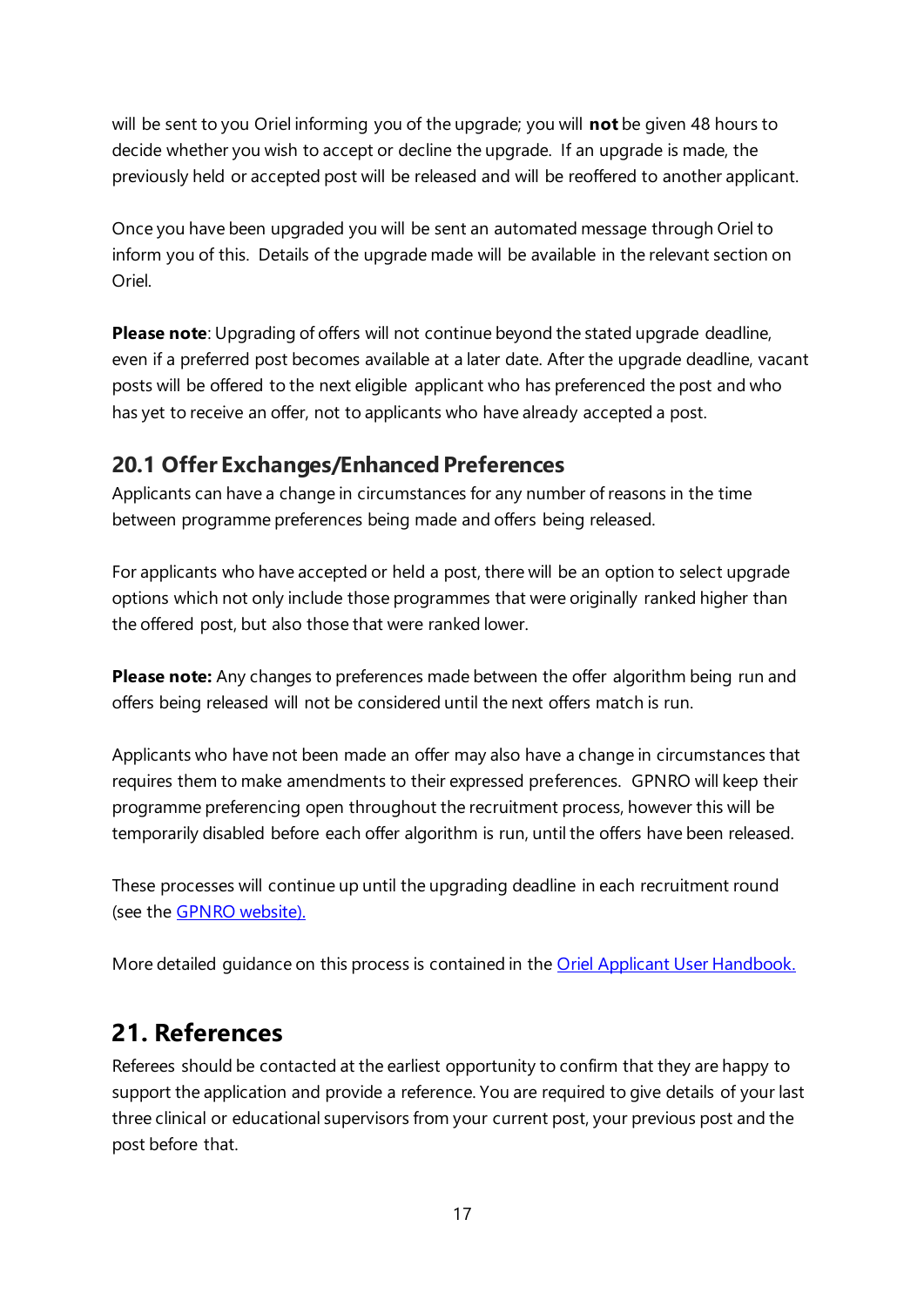All offers made will be on the condition of the offered region receiving three satisfactory references. Obtaining references is an applicant's responsibility. The offered region will NOT chase your referees.

#### <span id="page-18-0"></span>**21.1 Reference Requests**

Reference requests are an automated process in Oriel. A request will be triggered and sent electronically to your nominated referees when you accept or, accept with upgrades an offer of GP training. To ensure that the requests are not blocked or filtered by your referees' email providers you are strongly advised to inform your referees to add [noreply@oriel.nhs.uk](mailto:noreply@oriel.nhs.uk) to their email whitelist.

#### <span id="page-18-1"></span>**21.2 Completing a Reference**

Referees are required to submit references electronically, using the online referee portal in Oriel. You will be advised, via your Oriel portal, when your referee has submitted a reference. In rare cases there may be a need for your reference to be provided on paper. We will instruct you if this is necessary. You can download a Structured National Reference Form from the [Oriel Resource](https://new.oriel.nhs.uk/Web/ResourceBank) Bank and you will need to ask the affected referee to return the completed form directly to the offered region or employer, if known.

#### <span id="page-18-2"></span>**21.3 Changing Your Nominated Referee**

For any references that have not yet been submitted you are able to update the details of or, change your, nominated referees. However, if a referee has already submitted your reference, you will not be able to make any changes to their details.

If you change the email address against a referee, a new reference request will be sent to the newly provided email address, and the original request will be withdrawn.

## <span id="page-18-3"></span>**22. Further Preferencing within Offered Training**

#### **Programme**

Once you have accepted an offer of training at a region and the upgrade deadline has passed, you will be asked, by the offered region, to indicate your preferred geography and/or rotational posts from those that are available within the Training Programme that you have accepted.

Information regarding these further preferences will be published on individual region websites.

The GPNRO does not have any involvement in this process. Any queries relating to this should be sent to the region where the training offer was received.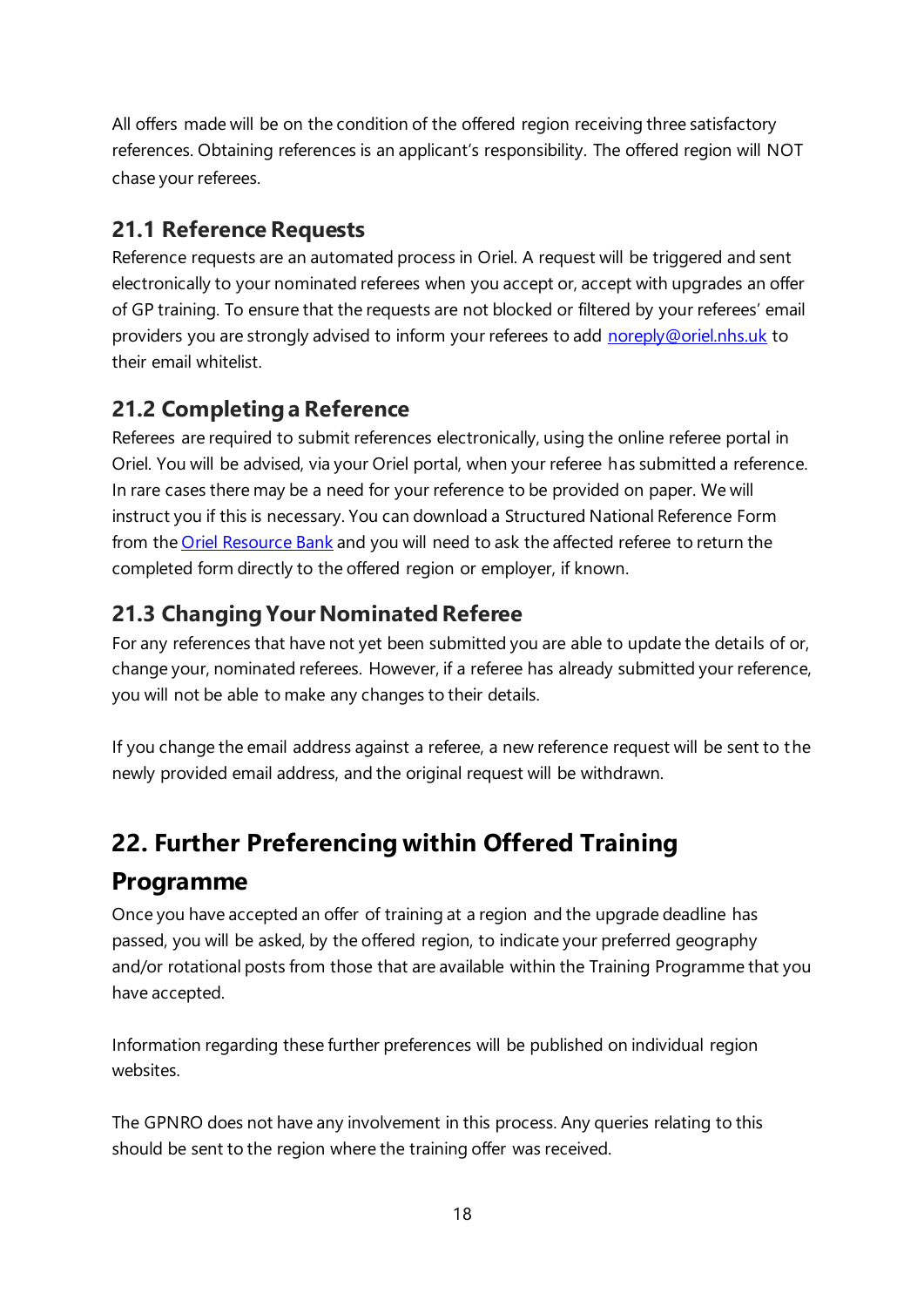#### <span id="page-19-0"></span>**22.1 Allocation of Trainees within Local Training Programmes**

Once offered a Training Programme within a region it is expected that further preferences will be based on individual ranking and achievement over the exercises involved in the selection process, i.e. higher performing applicants are offered a higher preference from the pool of local placements/rotations on offer.

There is, however, a risk associated with the lower level of allocations to programme level if done purely by choice. Therefore, each region has developed its own allocation policy to mitigate risk. You should visit the website of the relevant region for further information on this.

## <span id="page-19-1"></span>**23. Clearing**

Using the Single Transferable Score model in GP recruitment means there will be no option for clearing. Therefore, if you do not receive an offer in this round of recruitment it will be for one of two reasons:

- 1. Every one of your GP Training Programme preferences are accepted before your rank is reached (this could happen even if you are considered appointable in the process).
- 2. You were unsuccessful at a certain part of the recruitment process (you will be notified if this is the case).

#### <span id="page-19-2"></span>**24. Feedback**

Applicants will be given feedback throughout the recruitment process and will not need to make a formal request to receive it.

Applicants that are rejected at the longlisting stage will be advised of the reason why their application was rejected. Applicants that are rejected following MSRA will be advised of their total scores and the scores needed achieve success. There is no further feedback that can be provided for the MSRA.

## <span id="page-19-3"></span>**25. Offers of Employment & Pre-Employment Checks**

The offer and allocation of a Training Programme referred to above is NOT an offer of employment. An employment contract detailing the terms and conditions of employment will be issued by the responsible employing organisation and is made subject to satisfactory pre-employment checks. Your offer of employment will include the name of your employer, the start date and length of the period of employment, the location, the hours, the minimum rate of remuneration and the notice period applicable.